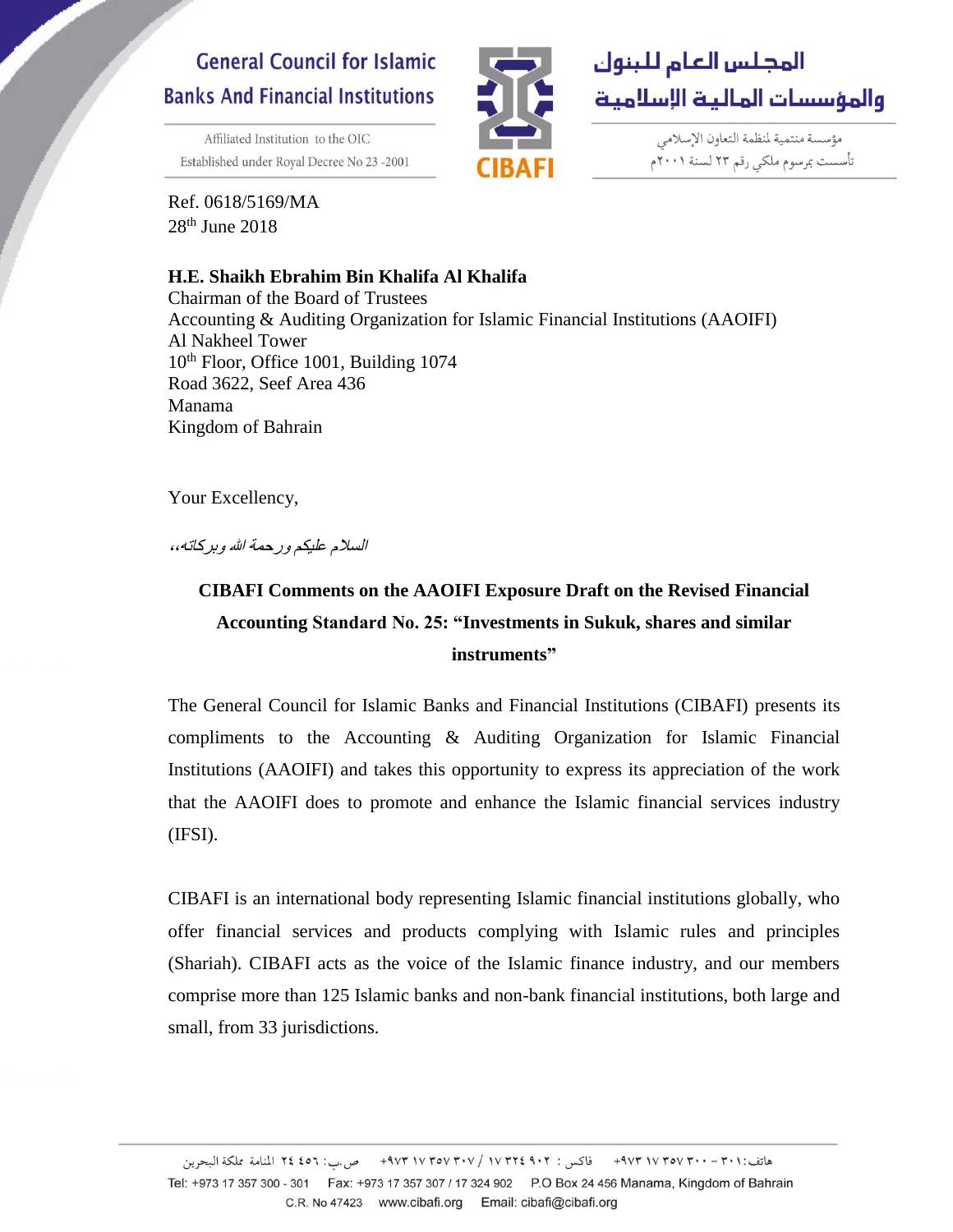We welcome this opportunity to offer our comments and recommendations on the AAOIFI's Exposure Draft (ED) on the Revised Financial Accounting Standard No. 25: "Investments in Sukuk, shares and similar instruments". The comments contained in this letter represent the views of CIBAFI Secretariat and feedback received from our members.

**Firstly**, the ED states in para 5 that the investment categories are divided into: equitytype instruments; monetary debt-type instruments; non-monetary debt-type instruments; and other investment instruments. CIBAFI and its members are concerned that it might be difficult to apply these categories to Sukuk in general, especially to hybrid or mixed Sukuk which include equity and debt contracts (e.g. Murabahah/Mudarabah). Not only should the accounting treatment be more clearly laid down for two-fold or three-fold contract based Sukuk structures, but also for hybrid structures that represent convertible, exchangeable or perpetual Sukuk. These structures may mutate over timeline (e.g. some structures may change from purely debt type at the outset to pure equity after a prescribed time), and structures of this kind should be more clearly addressed in the revised standard. Also, other types of instrument may have a defined debt like maturity and repayment mechanism, but dividend like profit streams; this type of instrument should be also addressed more clearly in the ED.

**Secondly**, on a more technical point, CIBAFI and its members noticed that the definition of "equity-type instruments" (para 4f) makes sense when applied to traditional shares. However, Sukuk are normally issued by an SPV or a similar vehicle. If the definition is interpreted with the term "entity" referring to the SPV, then it seems likely that any Sukuk will be classified as "equity-type", whatever its underlying characteristics are. This may not lead to appropriate treatment.

**Thirdly**, CIBAFI members noted that, although non-transferable Sukuk fall outside the scope of this ED, there may be some sukuk which are in principle tradable but which in practice represent syndicated financing, and might be better classified as 'loans or